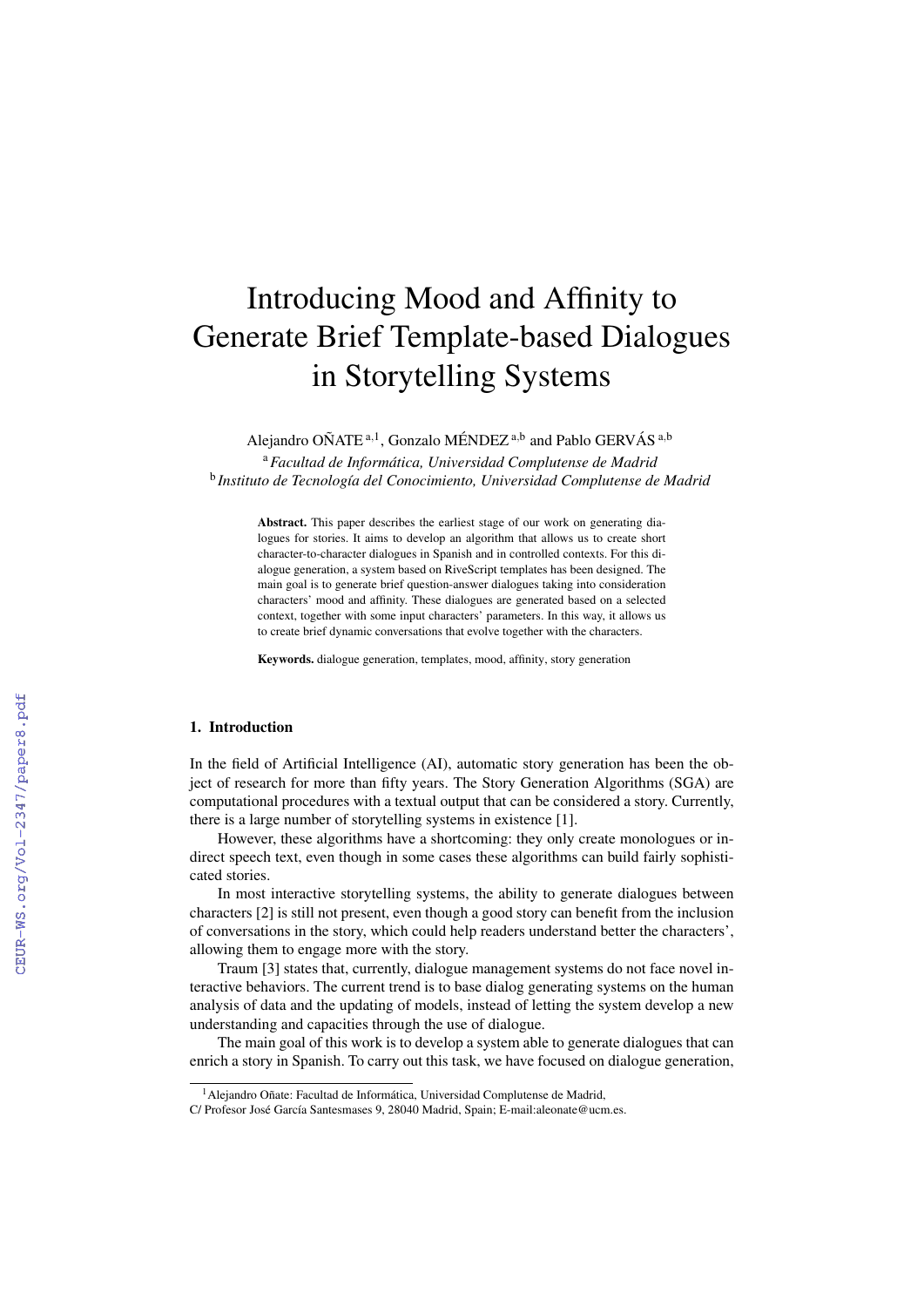with a question-answer style. In these first steps, these dialogues are generated using a template-based mechanism.

In this way we can quickly obtain results and we are able to focus on the additional value of these dialogues, which is in the speech style of each character. In order to generate dialogues, we take into account the mood of each character and the affinity that exists between them. This allows us to generate different dialogues for the same situation, taking into account the current characteristics of each character.

## 2. Related Work

There are several methods to address the task of dialogue generation. Currently, systems based on deep learning techniques are booming. Neural models of dialogue generation are able to generate dialogues between conversational agents. These techniques are improving very quickly and they already produce realistic dialogues. In the work described in [4] they offer continuity and coherence between past and future dialogues.

These techniques rely on the compilation of large volumes of data of examples of dialogue. This corpus of dialogues, in order to be valid, must be correctly labeled with the knowledge that is to be used as input parameter of the generation system. This is a very laborious task, and resources along these lines are usually only available for the English language, since English is the most commonly used language in this research area.

A quick and effective method to obtain these large volume of dialogues and build the corpus automatically is to use databases of film subtitles [5]. This technique is widely used and helps in the generation of realistic dialogues, but it does not lend itself to be driven by character mood or affinity, since it is difficult to obtain values for these features automatically from the dialogues.

Since our main objective is to enrich dialogues by using characters' mood and affinity, the task of creating the corpus increases enormously, as the corpus should be composed of thousands of dialogues in Spanish, in different situations and different contexts. In addition, in order to be exhaustive, all of these dialogues should be generated and labelled for all the possible combinations of personality and mood of the involved characters.

For this reason, this work focuses on techniques for dialogue generation based on templates, similarly to the work described in [6]. With systems of this type we have a greater control over the generated text, and the aesthetics of the resulting dialogues are usually better than those obtained using other options. This is an important factor, since it allows us to generate a wide range of dialogues using configuration parameters without the need to develop a large corpus.

Cavazza and Charles [2] have carried out some work on dialogue generation in interactive storytelling where they show an interactive storytelling approach which integrates dialogue generation within narrative situations. The first step is focused on invitations, requests for resources (borrowing objects, etc.) or requests for assistance and they generate dialogues where each character takes part in the conversation once. The generation of these question/answer dialogues is based on a template system. In addition, they also focus on the genre and dramatization of a story, highlighting that the expressions of a comedy are different from those of a drama, and the authors mention the use of affinities.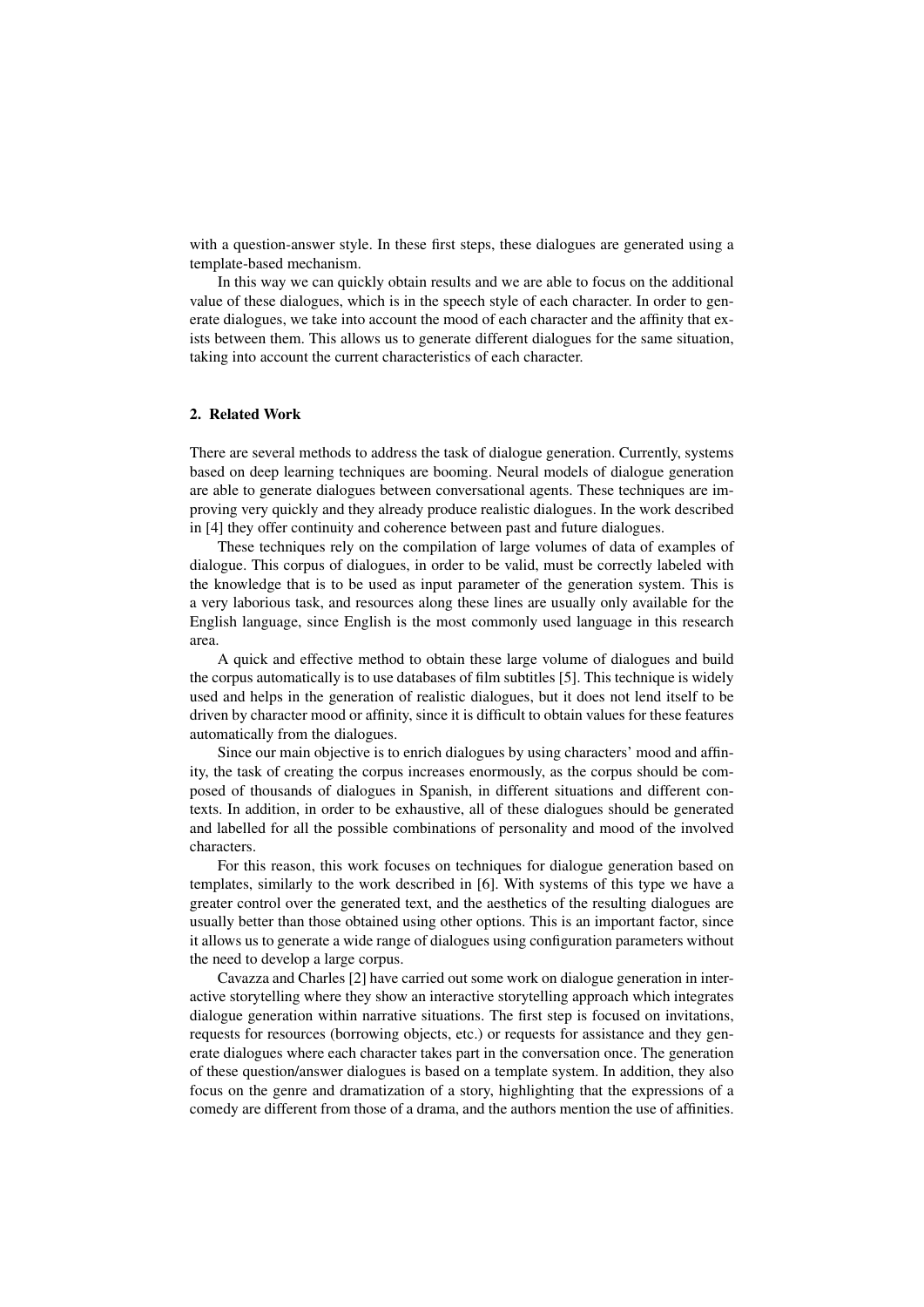In their examples, only the role of the characters is mentioned as affinity, which can just have a positive or negative value.

The described method is quite different from what we intend to do, since our purpose is to use the affinity value by defining it as a continuous gradual value, rather than a discrete state of just two values (positive or negative).

Another important reference in the field of dialogue generation is the game *Facade*, by Mateas and Stern [7], which can be considered a dialog generation system in video game format. This system relies on the internal representation of the affinity between two characters, Grace and Trip. The authors continued working on this system and extending its capabilities over the following years until July 2005, when the video game in 3D was released. The video game is set in the apartment of the couple, Grace and Trip. While enjoying a perfect evening, both start arguing and a conflict arises which leads to the affinity between them to start shifting. The player's role in the game is to talk to them in order to help them find a solution to their problem. During the game, the players can see how their judgments can influence the status of the characters making their affinity change for better or worse.

It is important to emphasize that Façade makes use of different Natural Language Processing techniques, and among them we can find the use of templates, which was an additional indication that led us to consider this mechanism as a starting point for our work.

As a first step we will carry out a proof of concept where a system based on templates will be used as a generation mechanism. Once we manage to have positive enough results, templates are to be substituted by more sophisticated Natural Language Generation techniques and tools.

Nowadays there is a great variety of systems based on templates. The best known among them is, in all probability, AIML (Artificial Intelligence Mark-up Language) [8], designed to create ALICE, the first Artificial Linguistic Internet Computer Entity Chatterbot. It is a powerful system that allows the creation of a wide variety of dialogue templates and that has been improved in its version 2.0. The first prototypes for the work reported in this paper were created using AIML 2.0, and although the obtained results were acceptable, further research and comparison with alternatives to AIML showed us that there were newer and more powerful options available that included features better suited to our needs.

The system that was finally chosen is  $RiveScript<sup>2</sup>$ , which covers the same needs as AIML did and adds some additional features that have been decisive for our decision:

- 1. It allows inheritance between topics, which is something really useful to chain routines.
- 2. Creation of variables, lists of values, and macro functions in Perl, Python and JavaScript.
- 3. Weighted random responses and random sub-sentences.
- 4. It supports numerous comparison operators. While AIML only allows equal, RiveScript allows operations such as equal, not equal, less/greater than and less/greater than or equal.

<sup>2</sup>https://www.rivescript.com/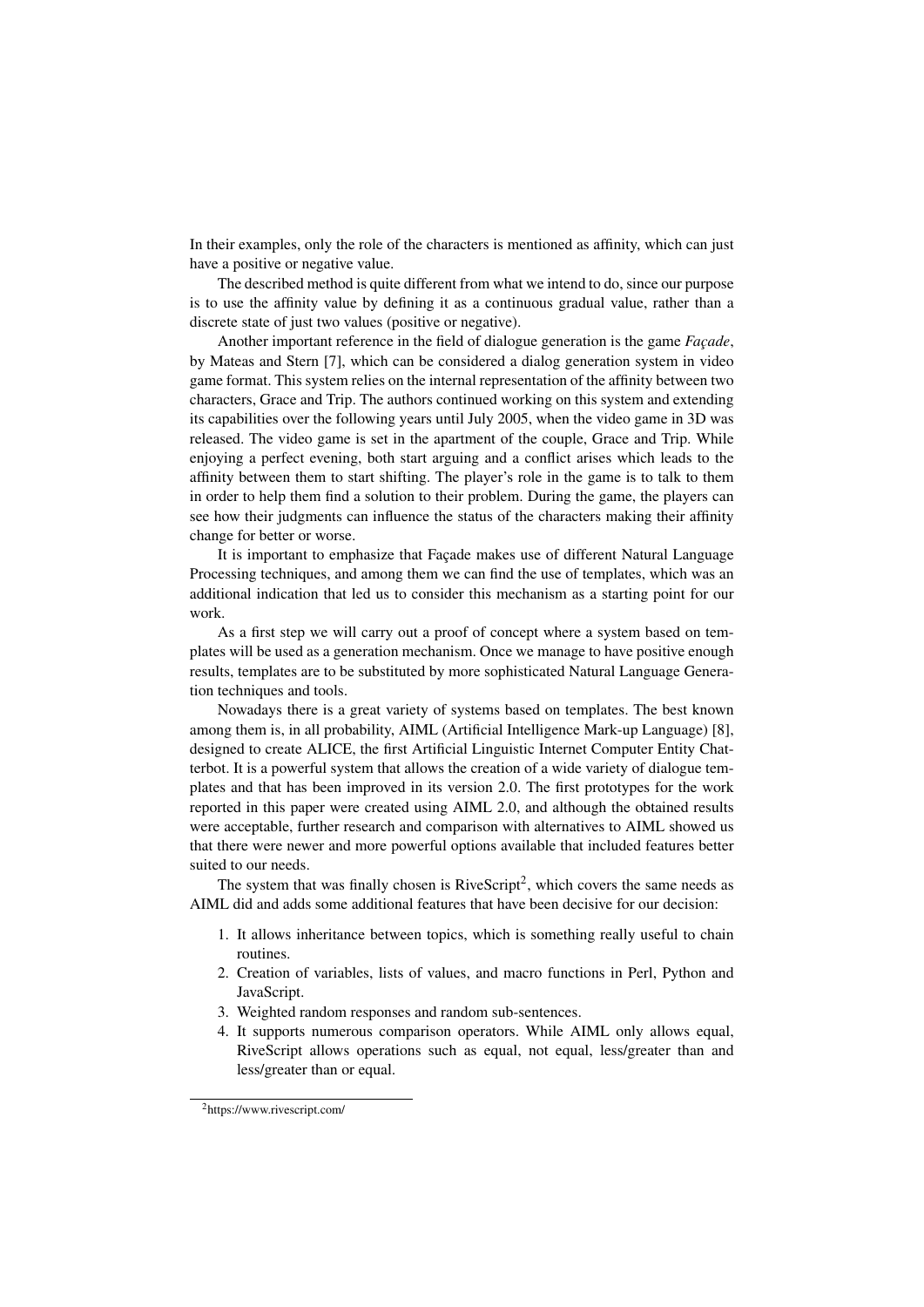# 3. Dialogue Generation using Templates

Nowadays dialogue-based system that use templates are extensively used to implement chatbots that interact with people. Every day, the amount of chatbots in the messaging applications or websites that we use is constantly increasing. These bots have a defined action list they can perform. Such a controlled context allows us to create dialogue templates and to answer to every question the user asks in a natural way.

Unlike in bot-to-person systems, our aim is to generate dialogues to enrich stories without the participation of a user. The two interlocutors are fictional characters that take part in the story, created by us. This is a relevant aspect when creating the templates that are going to be used to generate the dialogue, as it allows us to control what input sentences our character can receive, and these input sentences can subsequently be modelled as output sentences from the previous character. For this reason, both characters share the same knowledge base.

#### *3.1. Template Structure*

Elaborated templates are not conventional templates that a chatbot can normally use. These templates sometimes use commands as input sentences that allow us to control the conversation flow. A clear example of this is the beginning of a conversation, which is always attended by the so-called routing template that analyzes the initial command and decides which topic of conversation to set.

Once the topic has been selected, the conversation begins. Each topic uses templates that serve specific questions and answers about that topic. In this way, the templates have been created in a generic way encompassing recurring activities. These templates receive an action (verb) and a complement (noun or direct complement) as environment variables. This type of parameterized template allows us to reuse a common structure within the same topic. This configuration is what we have called "environment variables". They are series of parameters unknown to the characters and that do not affect the development of the conversation. The importance of the mentioned variables is that, in the context of the story that we are enriching, we can find the generated dialogue.

An example would be the "schedule a plan" topic, in which we can create a dialogue where one person suggests a plan to another, independently of the plan, and the second person accepts or rejects the suggestion. To achieve this, it is only necessary to configure the action and the complement.

| In Spanish:                                               |
|-----------------------------------------------------------|
| [ir+(cenar, parque) / jugar+(videoconsola, ajedrez) /]    |
| In English:                                               |
| $[go+(dine, park) / play+(video game console, chess) / ]$ |
|                                                           |

In addition, some dialogues may have other "environment variables" which offer added value to the conversation. Following the "schedule a plan" topic, it is possible that we want to add new information to our context. In case of accepting the invitation, one of the characters proposes a "day" and a "time" to perform the action. In case of a rejection, the character proposing the plans may persistently try to convince the other by proposing another day or another time to carry out the plans.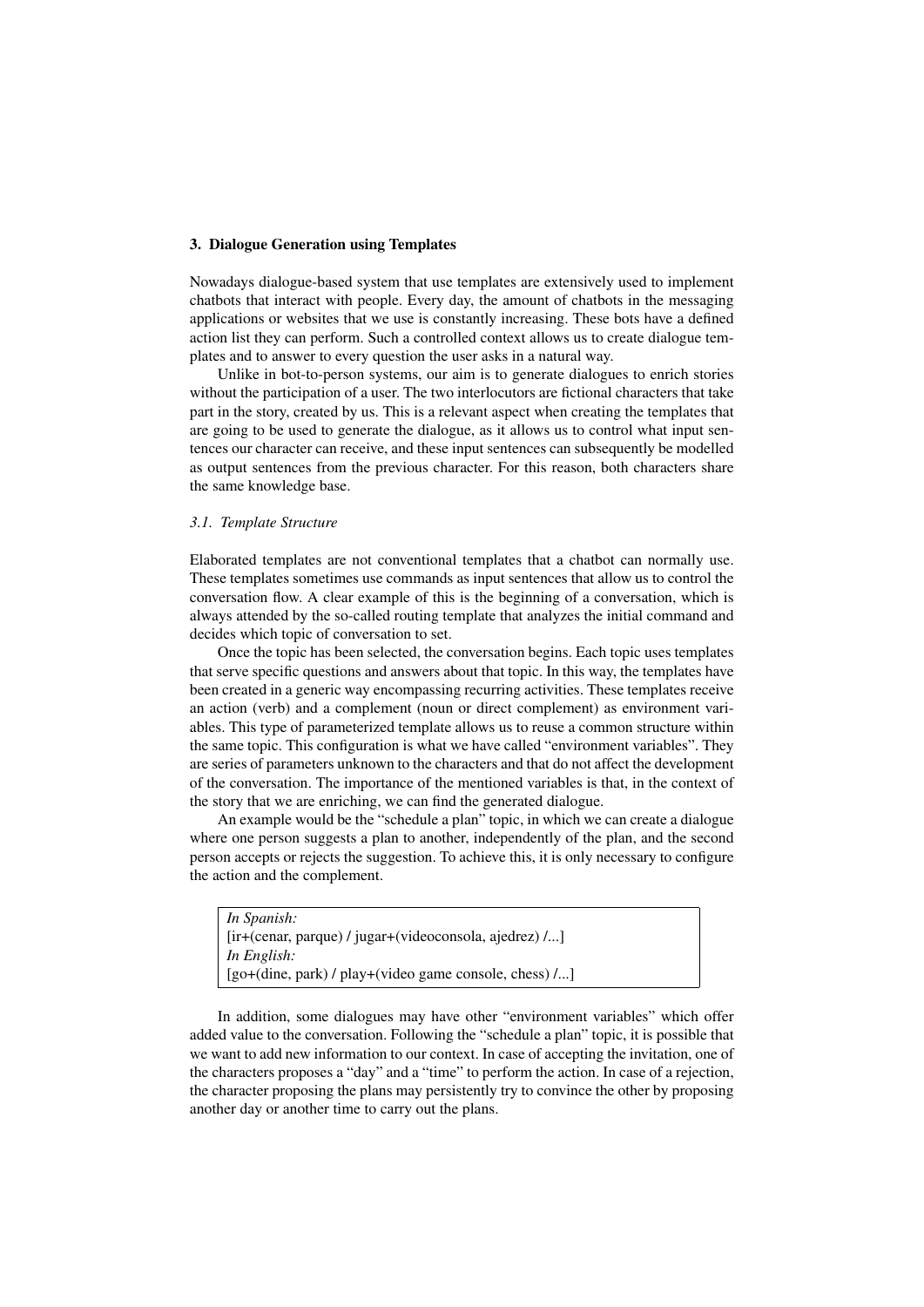

Figure 1. Depiction of the flowchart of a proposal

In these cases, "day" and "time" are environment variables that our system receives as inputs to contextualize with the main story. We can see examples of the flow in Figure 1 and the variables in section 3.4.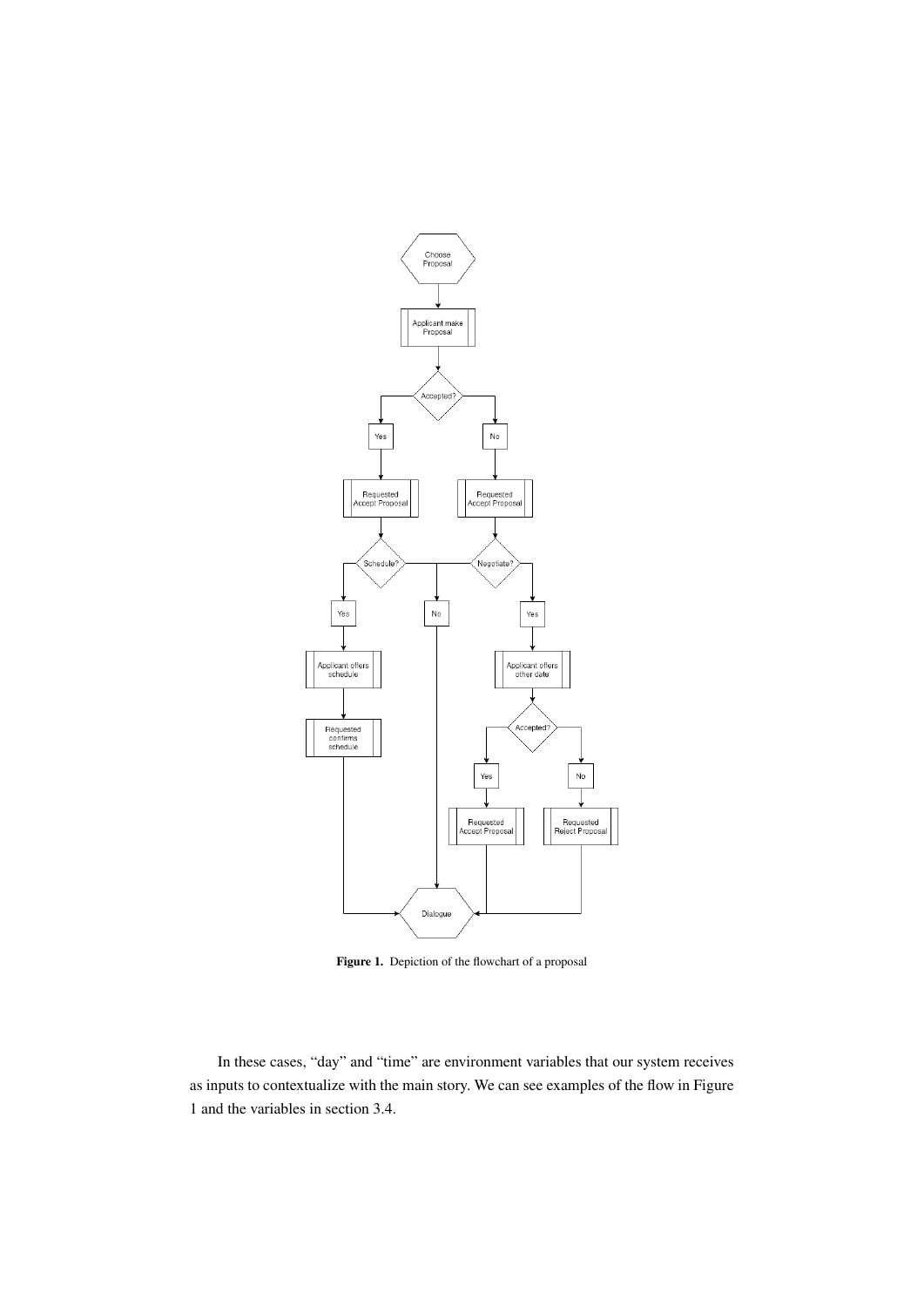# *3.2. Character Parameterization*

The characters of the story are parameterized to lead the conversation in the way we need. The first and simplest parameter determines whether the recipient character will accept or reject the proposal. This determines the resolution of the proposal.

We have also added the option to extend or not the conversation in order to determine extension and additional dialogue content. For example, if a character decides to extend the dialogue after accepting a proposal to "schedule a plan", the dialogue starts a confirmation stage of the day and time of the event, whereas if a dialogue is extended after rejecting a proposal, the characters try to negotiate another day and time to carry out the activity.

On the other hand, there are parameters that can affect the speech style of the characters. Among these parameters we can find the character's mood. Currently, this parameter is a discrete value and allows us to set three possible values: sad, neutral and happy. Depending on the mood of each character, they will select their questions or answers from a different sentence catalog. These sentences have been previously categorized into the three moods. We believe that mood is interesting not just to help us decide whether to accept or reject a proposal, but also to select the kind of expression that a character will use. A happy character will accept a proposal using a sentence like "Yes, I really like it" while a sad character is less likely to accept a proposal and, if she does, she could answer something similar to "Well... that's okay."

Once a character has an assigned mood, the second parameter comes into play. This parameter refers to the affinity between the two characters [9] which take part in the conversation. The affinity value is continuous, so it can take values from 0 to 100. It is important to note that this parameter is not reciprocal, that is, the affinity of Character A with Character B may have a different value than the affinity of Character B with Character A. The aim of this parameter is to define affinity thresholds for sentences of each mood catalog. The characters will choose sentences with the highest value that is below the affinity value that governs the interaction in question (if the affinity is greater than a given threshold). Highly ranked sentences are used for characters with a strong emotional bond, where they will result in sweet and affectionate expressions, while in the lower ranks the characters will speak in a cold, more direct way.

At the end, to provide more realism to the dialogue, within each sentence catalog of mood and affinity threshold we can find more than one sentence, which provides more variability to the generated dialogues. These sentences are weighted with values from 0 to 100 with the objective of sorting the priority of the sentences. In this way, if we reach the same point during the same conversation with the same values of affinity and mood, we will obtain different sentences creating a less repetitive dialogue.

#### *3.3. Post-processing Answers*

In order to obtain a more real and credible conversation, a post-processing of the answers is necessary. One of the techniques used is to discard sentences already used. Since the two characters taking part in the conversation share a common knowledge base, and provided that in some negotiation stages they can match in the same response block, a simple control mechanism that allows us to discard a response that has already been used by other characters has been implemented.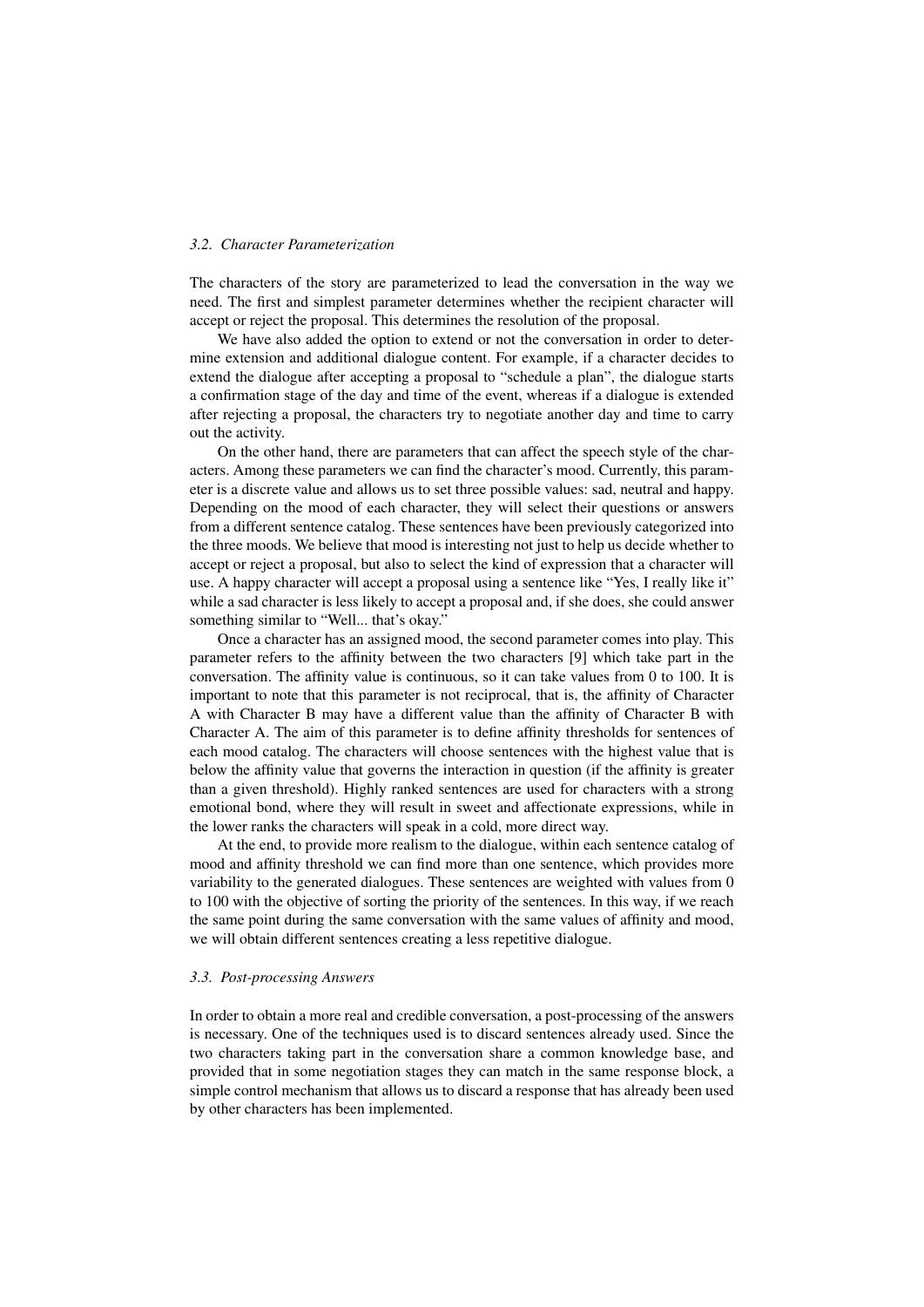In addition, a verbal processing system has been included in order to achieve a greater variety of expressions, using as a configuration parameter the fact that the action to be performed is a verb in infinitive. This allows us to conjugate these verbs, so in the template we use the verb environment variable followed by the conjugation we need. For example:

| Template:                                         |
|---------------------------------------------------|
| $[  PRESENT 1 PL SUBJUNCTIVE MPERFECTIVE]$        |
| <i>Spanish conjugation:</i>                       |
| ir a cenar $\rightarrow$ vayamos a cenar          |
| English conjugation:                              |
| to go to dinner $\rightarrow$ let us go to dinner |

This is an important point since our system is designed to generate sentences in Spanish, which has some very complex verb conjugations.

## *3.4. Example of Operation*

Several dialogues with different moods and affinities have been launched in order to put into practice the template-based genration that we have defined throughout this article. After several tests on the system, affinity thresholds established on template sentences have been empirically adjusted in order to obtain a response according to their value and human language. In this way we have assigned a mood and affinity threshold to each option of the template.

Once the system remains stable with its response, variations in character' mood and affinity have been incorporated. To carry out this task we were inspired by [5], creating a simple system that makes adjustments in the affinity values according to previous dialogue resolution. This algorithm allows us to make variations in the values of mood and affinity with the intention of simulating how the dialogues of two characters would be if their affinity and mood varied according to their previous experiences.

The affinity between the characters is the criterion of greatest weight when defining whether a proposal is accepted or rejected. Both affinity values have been taken into account, as we saw that the characters can perceive different affinities with each other.

The acceptance or rejection criterion is based on the affinities between the character who is making the proposal (applicant) and the one which is receiving this request (requested), where the contribution in taking the decision is of 70% for the latter (requested) and 30% for the former (applicant).

The affinity update is performed with a logarithmic increment function obtained empirically, in order to make the affinity vary faster when the values are low and slower when the values are high. We made this decision because the more mature affinities are, the more stable the relationship is and the more tolerant people are in case of a rejection. On the other hand, when characters are cultivating a relationship or when they always receive rejections, the positive factors generate greater satisfaction.

The new affinity is obtained by increasing or decreasing the current affinity, according to whether the proposal was accepted or rejected with a value that is obtained in the following way: the inverse of the natural logarithm of the current affinity multiplied by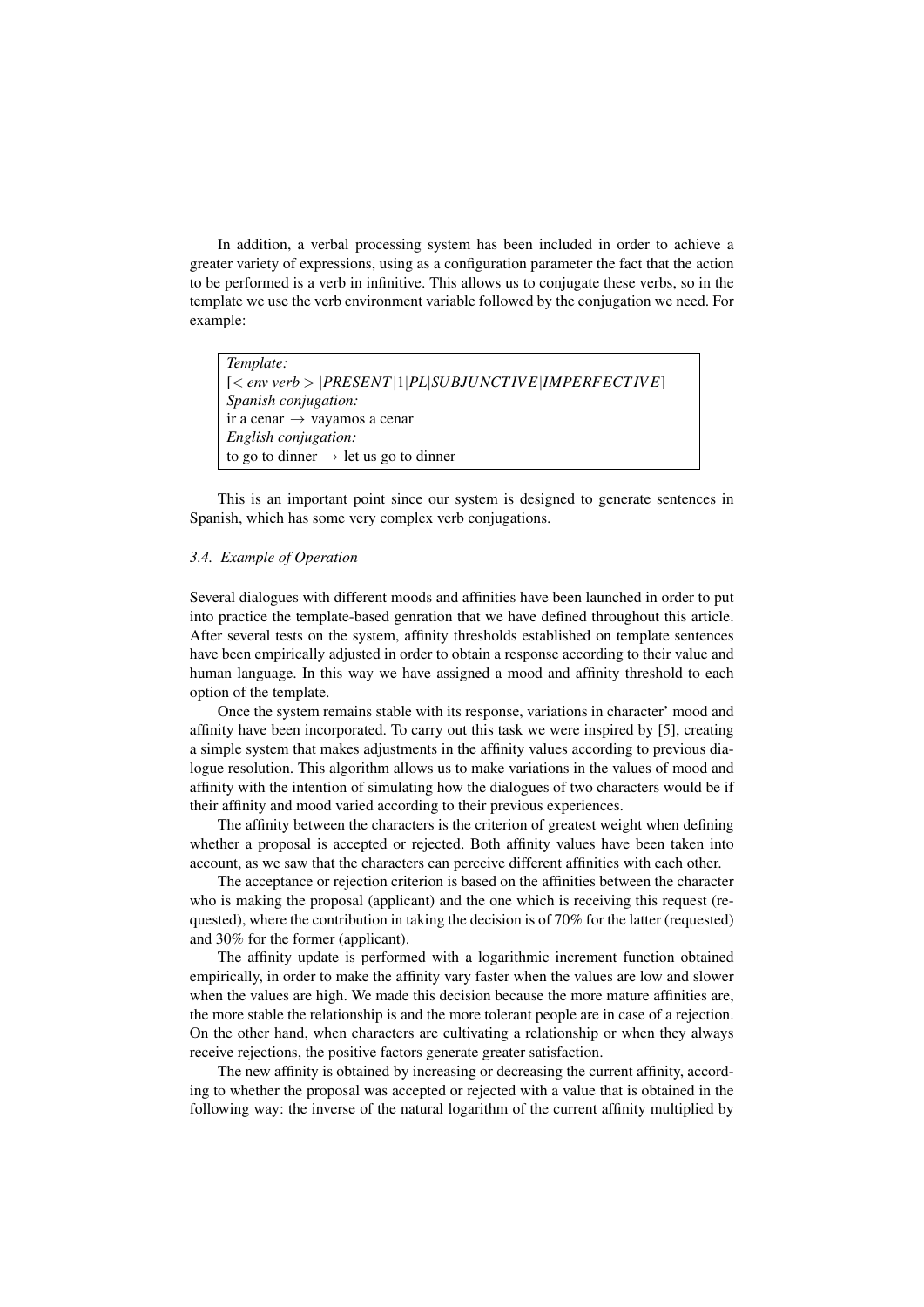| Applicant     | Requested     | Resolved | Applicant new | Requested new |
|---------------|---------------|----------|---------------|---------------|
| Alice 68      | <b>Bob 54</b> | accept   | Alice 79      | <b>Bob 59</b> |
| Alice 79      | <b>Bob 59</b> | reject   | Alice 68      | <b>Bob 54</b> |
| <b>Bob 54</b> | Alice 68      | accept   | <b>Bob 66</b> | Alice 72      |
| Alice 72      | <b>Bob 66</b> | accept   | Alice 83      | <b>Bob 70</b> |
| Alice 83      | <b>Bob 70</b> | accept   | Alice 93      | <b>Bob 74</b> |
| Alice 93      | <b>Bob 74</b> | reject   | Alice 83      | <b>Bob 70</b> |
| <b>Bob 70</b> | Alice 83      | accept   | <b>Bob 81</b> | Alice 87      |
| Alice 87      | <b>Bob 81</b> | accept   | Alice 97      | <b>Bob 85</b> |
|               |               |          |               |               |

Table 1. Example of Affinity Variation

a factor "C", with the value of "C" empirically set to 60 in the case of the applicant and 40 in the case of the requested

$$
nA = A + \frac{1}{\ln(A)} * C
$$

In addition, this variation affects indirectly the character who receives the proposal. We can see an example of the evolution of the affinities of two characters during a conversation generated with our system in Table 1.

Once the proposal resolution has been decided, the environment values are set with resolution, moods and affinities. This generates a dialogue about an activity in which the characters talk to each other based on the personality parameterization.

When the dialogue has been obtained, and taking into account the proposal result, the affinity and mood values are readjusted. The affinity increases or decreases taking into account the last resolution while the mood observes the last N resolutions and varies if it has received several rejects or acceptances.

The mood update is carried out when an applicant receives the same response 3 times in a row or a total of 5 responses of the same kind since the last state change. After each change, the counters returns to zero. In Table 2 we can see a simulation of how the counters increase and the moment in which the mood is updated. This simulation is extracted from a conversation created with our system.

In Table 3 we can see a dialogue sequence according to the value of the affinity. In order to show more varied examples, these dialogues are not consecutive in the flow of affinity and mood update.

## 4. Conclusion

In this paper, the use of templates for dialogue generation in Spanish in the context of story generation systems has been described, along with the use of the characters' mood and mutual affinity to select the responses in a proposal-like dialogue.

The implemented system has allowed us to create generic templates classified by topics that refer to conversations types, using environment variables that allow us to create dynamic dialogues without the need of a large knowledge base.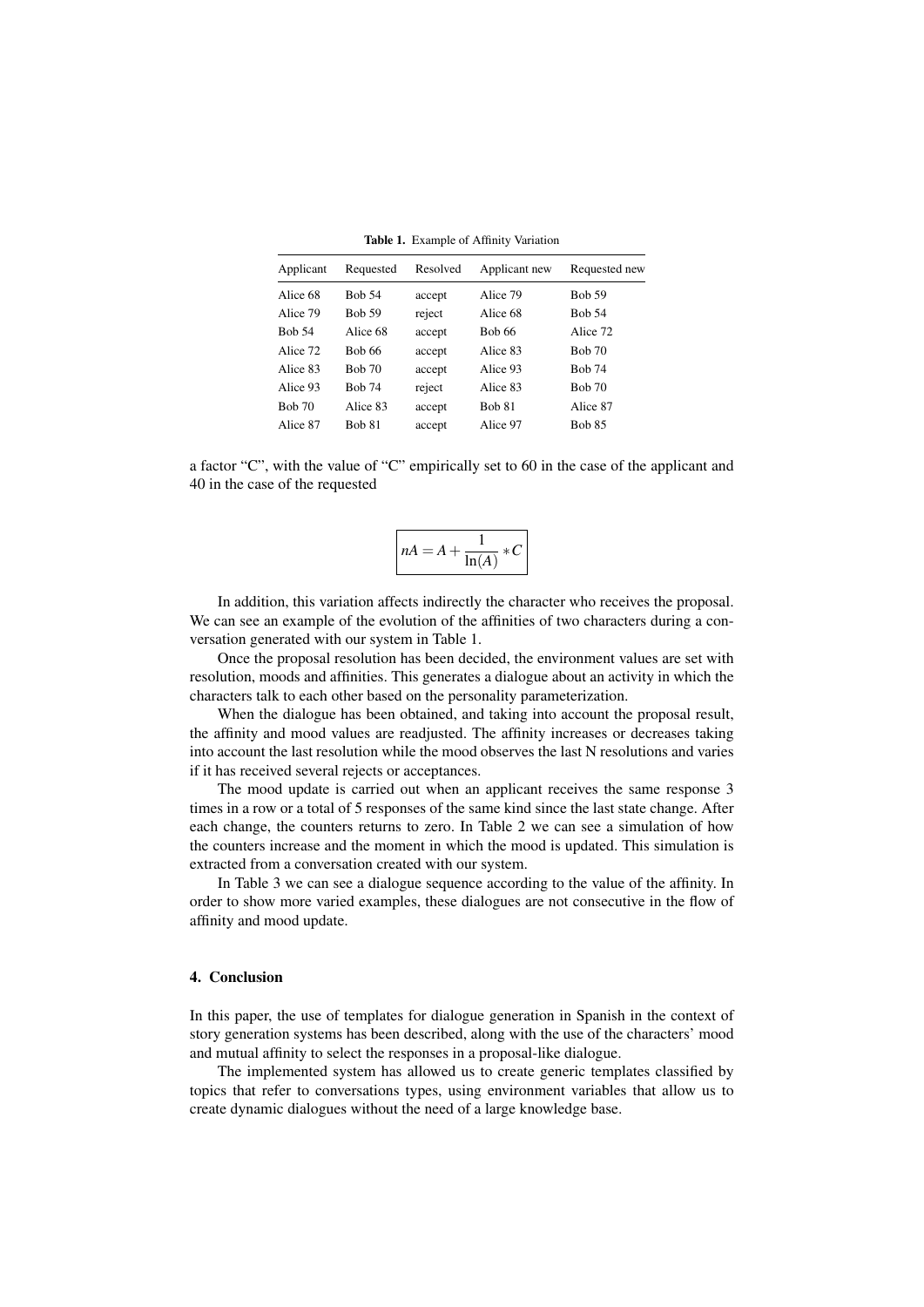Table 2. Example of Mood Variation

| Current | Resolved | Successive | Total          | New     |
|---------|----------|------------|----------------|---------|
| neutral | accepted | 1          | 1              | neutral |
| neutral | accepted | 2          | 2              | neutral |
| neutral | accepted | 3          | 3              | happy   |
| happy   | accepted | 1          | 1              | happy   |
| happy   | rejected | 1          | 1              | happy   |
| happy   | rejected | 2          | $\mathfrak{D}$ | happy   |
| happy   | accepted | 1          | $\overline{c}$ | happy   |
| happy   | rejected | 1          | 3              | happy   |
| happy   | accepted | 1          | 3              | happy   |
| happy   | rejected | 1          | 4              | happy   |
| happy   | rejected | 2          | 5              | neutral |

These templates have been designed to offer a solution based on characters' mood and affinity that allows the creation of different conversations based on specific parameters of each character. In addition, these templates, together with a personality update mechanism, which can vary the mood and affinity between characters, has allowed us to create adaptive conversations where the reader can perceive the characters' evolution and their relationship throughout the dialogue.

Finally, the dialogue generation algorithm makes use of post-processing techniques that produce a better experience and the generation of a more realistic dialogue by applying a layer of pragmatic restrictions based on context to avoid repetitiveness.

## 5. Future Work

As the next steps to be carried out, it is expected to improve the dialogue generation algorithm by incorporating new configuration parameters. Among these parameters we have thought of the kind of relationship between characters (friends, lovers, partners, enemies) and the degree of affinity between the characters.

This algorithm will be used to generate dialogues throughout a story, adapting them to the context and the personality and affinity parameters.

The last step is to improve the dialog generation algorithm by applying free text generation mechanisms in order to build a Hybrid Natural Language Generation for Spoken Dialogue Systems[10]. The generation algorithm follows a hybrid approach, combining finite state machines (FSM), grammars and the system based on templates.

#### 6. Acknowledgements

The work presented in this paper has been partially funded by the projects IDi-LyCo: Digital Inclusion, Language and Communication, Grant. No. TIN2015-66655- R (MINECO/FEDER) and InVITAR-IA: Infraestructuras para la Visibilizacion, Inte- ´ gración y Transferencia de Aplicaciones y Resultados de Inteligéncia Artificial, UCM Grant. No. FEI-EU-17-23.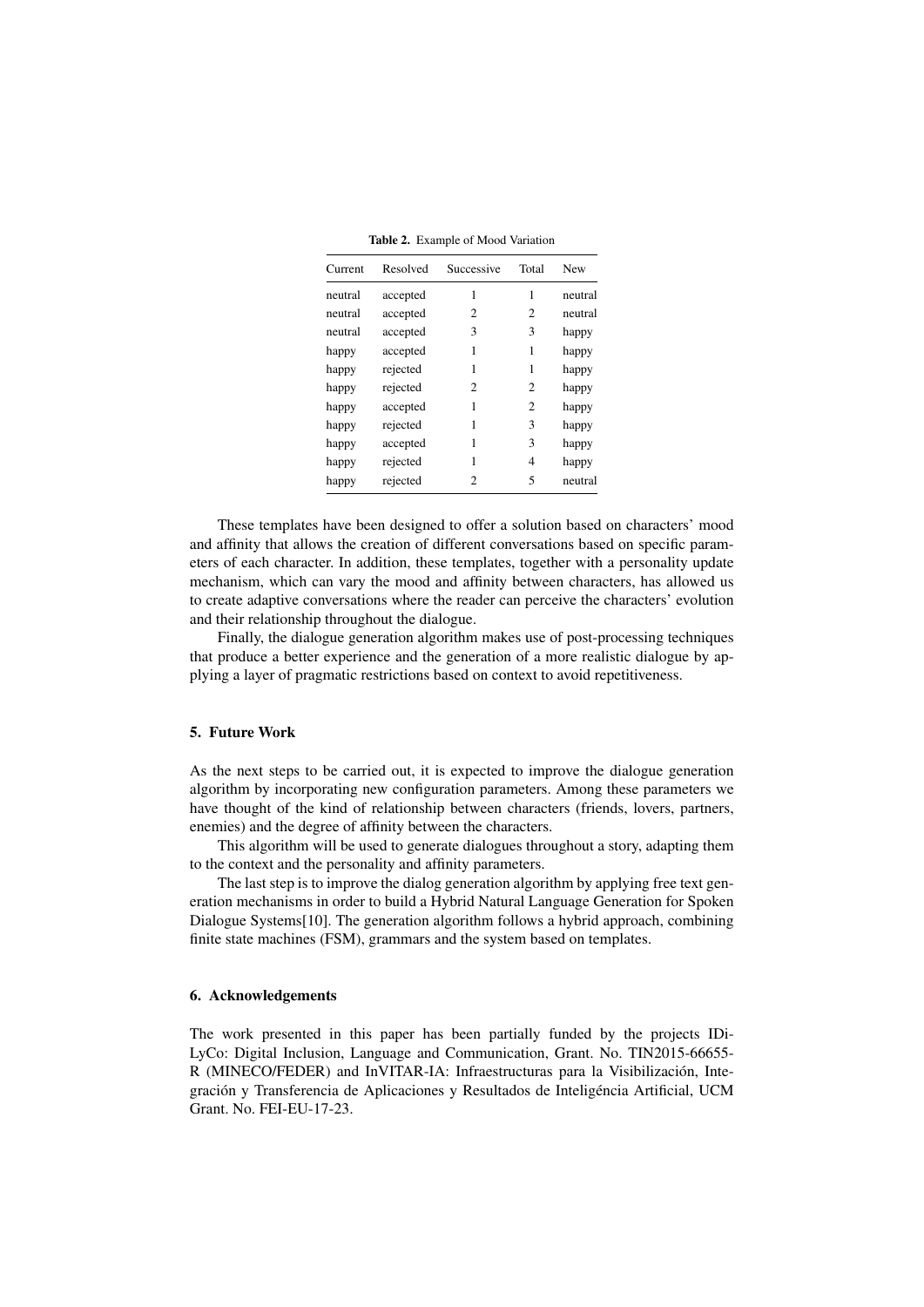| <b>Original Dialogue in Spanish</b>                                             | <b>Dialogue Translated into English</b>                    |
|---------------------------------------------------------------------------------|------------------------------------------------------------|
| Bob [neutral, 66]: Alice puedes ver una película<br>conmigo?                    | Alice can you watch a movie with me?                       |
| Alice [happy,72]: Será un placer ver contigo una<br>pelicula Bob                | It will be a pleasure to watch a movie with you<br>Bob     |
| Alice [sad, 54]: Bob quieres visitar a Charlie con-<br>migo?                    | Bob, do you want to visit Charlie with me?                 |
| Bob [neutral, 69]: Alice, no tengo muchas ganas<br>de visitar a Charlie.        | Alice, I do not really want to visit Charlie               |
| Bob [happy, 68]: Te gustaría que visitáramos la<br>ciudad Alice?.               | Would you like us to visit the city Alice?.                |
| Alice [neutral, 54]: No, gracias Bob. Mejor otro<br>día.                        | No, thanks Bob. Maybe another day.                         |
| Bob [happy,46]: Que día te apetece visitar la ciu-<br>dad?                      | What day do you feel like visiting the city?               |
| Alice [neutral, 62]: Creo que el viernes por la<br>tarde puede ser un buen día. | I think Friday afternoon can be a good day.                |
| Bob [happy,68]: Genial Alice! me parece per-<br>fecto.                          | Great Alice! it seems perfect.                             |
| Bob [happy,79]: Te apetece jugar al ajedrez con-<br>migo Alice?                 | Do you want to play chess with me Alice?                   |
| Alice [sad, 85]: Oh no me apetece jugar al aje-<br>drez. Lo siento mucho Bob    | Oh I do not feel like playing chess. I'm so sorry<br>Bob   |
| Bob [happy,68]: Quieres que juguemos mañana<br>mejor?                           | Do you want us to play tomorrow better?                    |
| Alice [sad, 81]: Tal vez Bob, mañana lo vemos.                                  | Maybe Bob, tomorrow we see it.                             |
| Alice [neutral,90]: Bob, podrías comprar el peri-<br>odico?                     | Bob, could you buy the newspaper?                          |
| Bob [happy,54]: Claro Alice, yo compraré el pe-<br>riodico.                     | Sure Alice, I'll buy the newspaper.                        |
| Alice [happy,54]: Puedes ir a la tintorería hoy<br>Bob?,                        | Can you go to the cleaners today Bob?                      |
| Bob [happy,90]: Vaya! No creo que hoy pueda<br>Alice.                           | Oh! I do not think I can do it today Alice.                |
| Alice [happy, 46]: No pasa nada Bob. Que día<br>crees que podrías ir?           | It's okay Bob. What day do you think you could<br>$g_0$ ?  |
| Bob [happy, 80]: Creo que mañana me sería posi-<br>ble ir.                      | I think tomorrow it would be possible for me to<br>go.     |
| Alice [sad, 71]: Bob te apetecería que fuesemos a<br>tomar un helado mañana?    | Bob, would you like us to go for an ice cream<br>tomorrow? |
| Bob [happy, 67]: Por supuesto que sí Alice. A que<br>hora?                      | Yeah! of course, Alice. What time?                         |
| Alice [sad, 83]: A las 5:00 pm.                                                 | At $5:00 p.m$                                              |
| Bob [happy,73]: Perfecto! allí nos vemos                                        | Perfect! see you there!                                    |